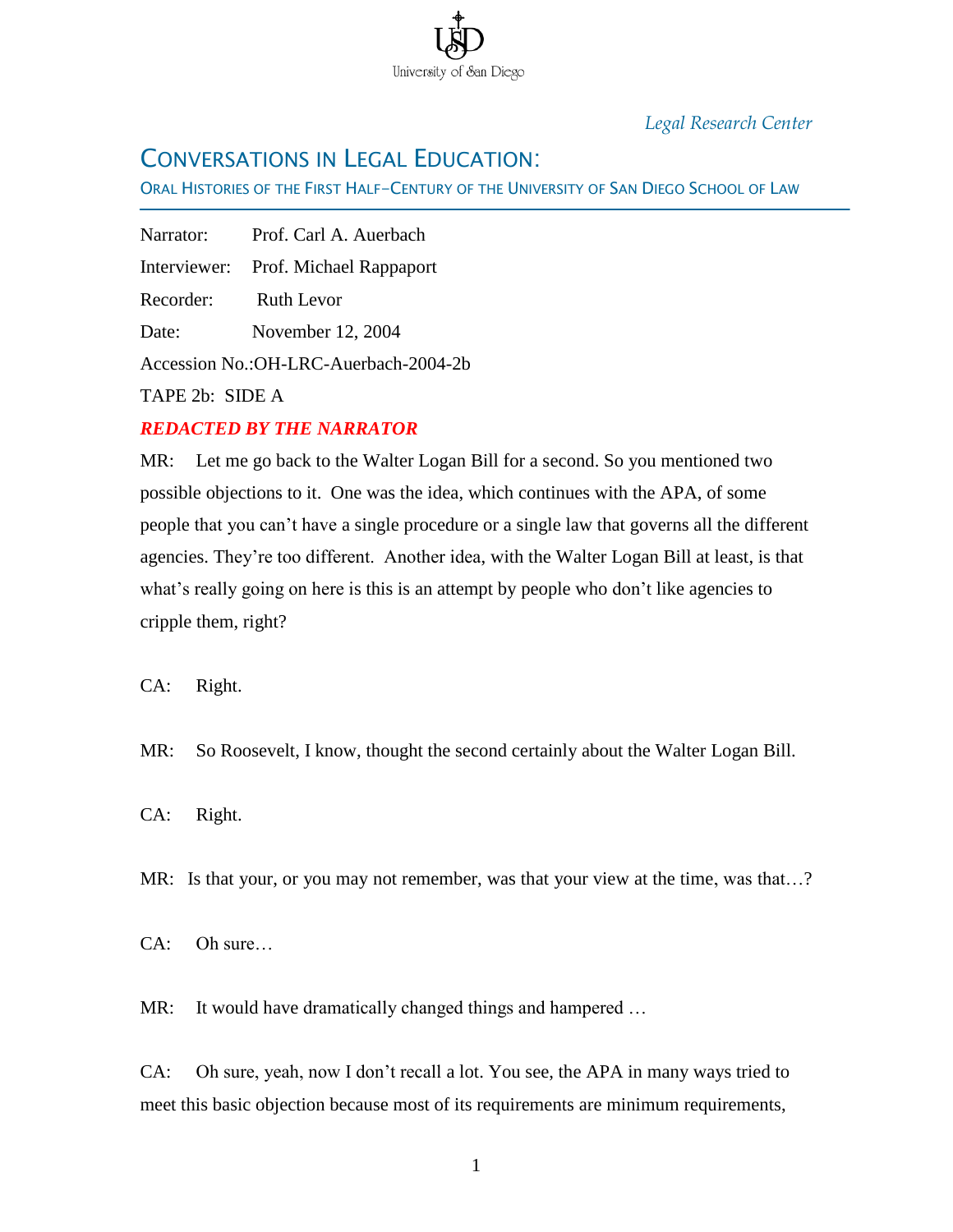leaving a lot of discretion to the agencies on procedural matters. So this satisfied a lot of people at that time, and I would have to look at the Walter Logan Bill again to be more specific about the particular provisions to which the agencies who were operating then objected.

MR: Right, right. But the world would have been very different had the Walter Logan Bill not been vetoed.

CA: Yeah.

MR: So then things continued to operate without a single statute like the APA. Let me just ask you a particular question. It's sometimes thought that the NLRB was kind of a lightening rod for criticism at the time, and that some of the critics, here was an agency that was particularly acting based on politics and not giving fair process, and these were the kinds of criticisms that, of course, led to Taft-Hartley and to some extent to the APAtype reforms. Do you remember these criticisms at the time, and what were your views about them?

CA: When I came out of law school, I wanted to work for the NLRB, because that's where the action was. And I was actually interviewed by Tommy Emerson, and I was blackballed.

MR: Oh, really.

CA: Word had gotten to Washington from some of my close friends at the law school that I was very anti-Communist [laughter], so they blackballed me. Just absolutely no question about it. And later on, this hung over the NLRB. Lee Pressman admitted that he'd been a member of the Communist party. Nat Witt admitted he'd been a member of the Communist party. And that sort of put a cloud over the agency, which had done, in many ways, a superb job in guaranteeing the right to bargain collectively. Nevertheless,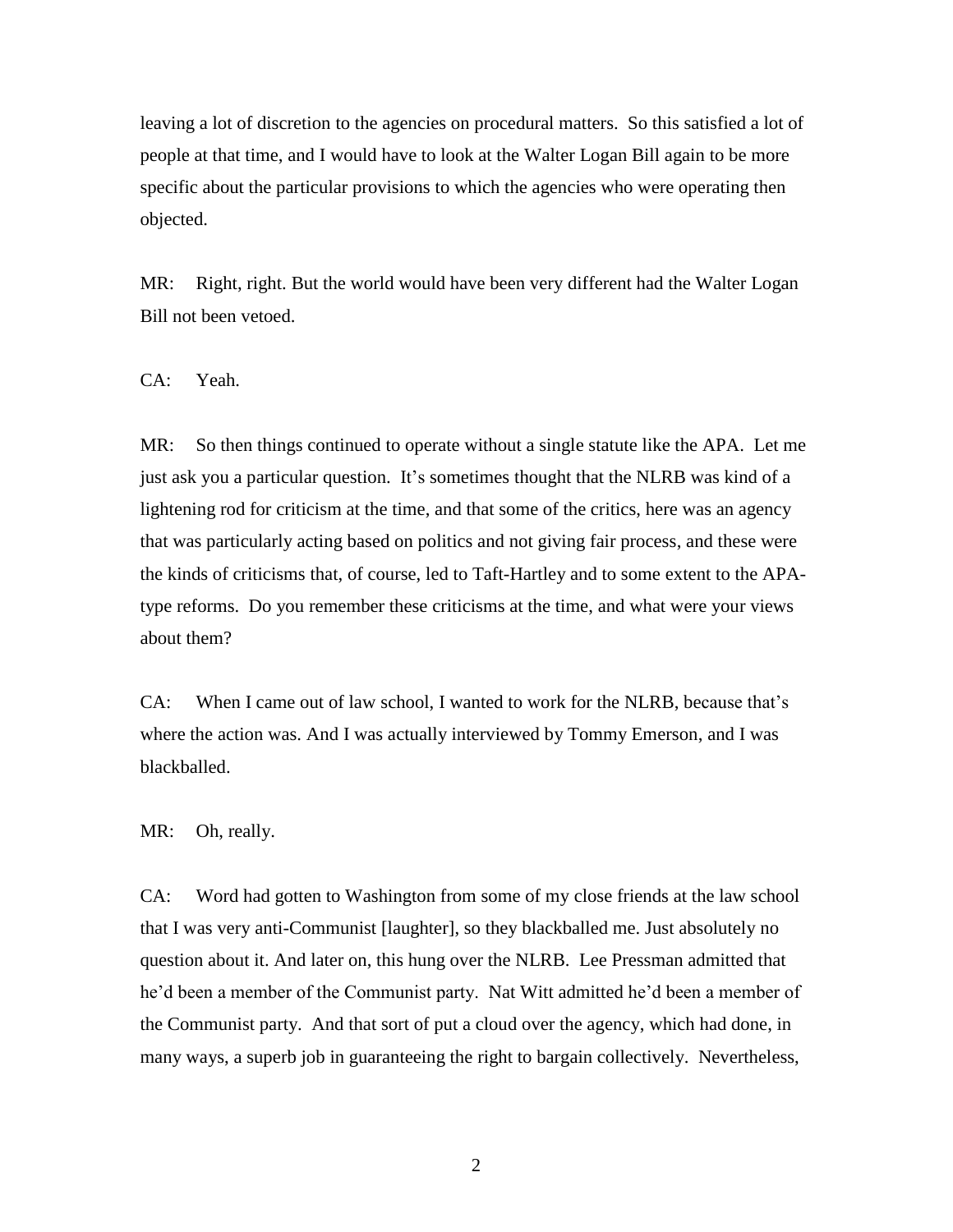it gave agencies a bad name. It was always the NLRB "horror cases" which were adduced to justify particular provisions that were obnoxious generally.

MR: Right, and when you said "the NLRB horror cases," I assume you mean particular cases as opposed to people who were members of the Communist party.

CA: Right. Right.

MR: So there were such horror cases?

CA: Oh, yeah. Oh, sure.

MR: And to what would you attribute that?

CA: I don't know. I never had proof that ideology affected the way cases were adjudicated.

MR: And so when something like Taft-Hartley then gets discussed, I mean, I assume that was a very divisive issue …

CA: Oh, yeah.

MR: As someone who was a strong proponent of labor like yourself, I assume you would have thought it was not a good idea, or am I wrong?

CA: Correct.

MR: Now …

CA: If I'm not mistaken, Taft himself ultimately came to the conclusion that it wasn't a good statute.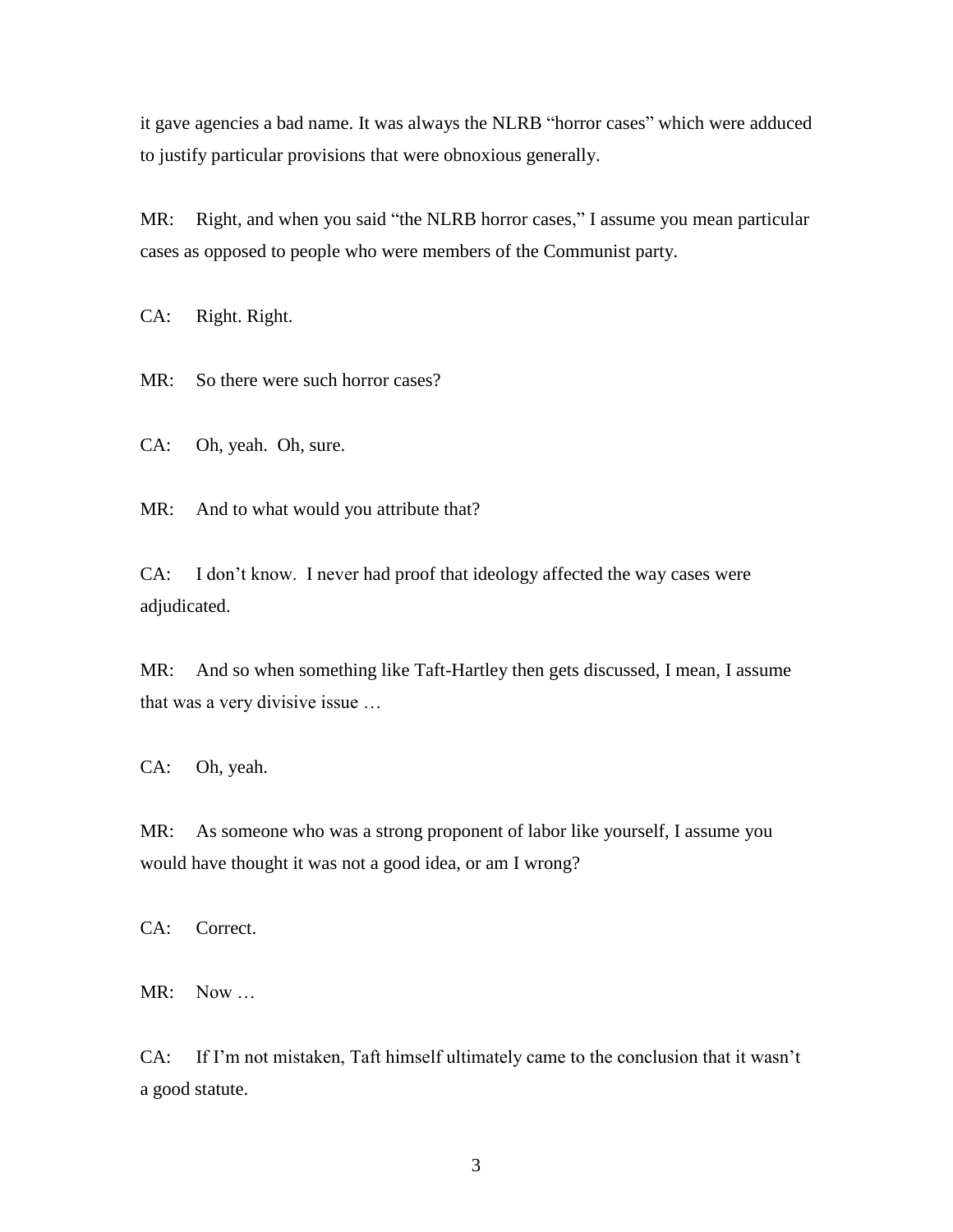MR: Because it went too far, or it didn't go far enough, or didn't have the right approach?

CA: No. The division between the General Counsel and the Board, making the General Counsel an independent agency.

MR: Right.

CA: I think Taft himself admitted later that that was not a very excellent idea.

MR: Right. Right. And so just around the same time then, the APA is enacted. Do you remember the APA being debated?

CA: Oh, yes.

MR: It would have been something obviously of concern.

CA: Oh, yes. I remember using the Attorney General's comments on the APA in our work in the last days of the OPA.

MR: You mean the Attorney General's manual or ...

CA: Yeah, the manual.

MR: Well, the manual would have come after the APA was passed.

CA: Yes, the manual explained, told us what to do. That was the Bible.

MR: Right. Right. Well I was going to ask you if, were you involved, I'll jump back then to some of the …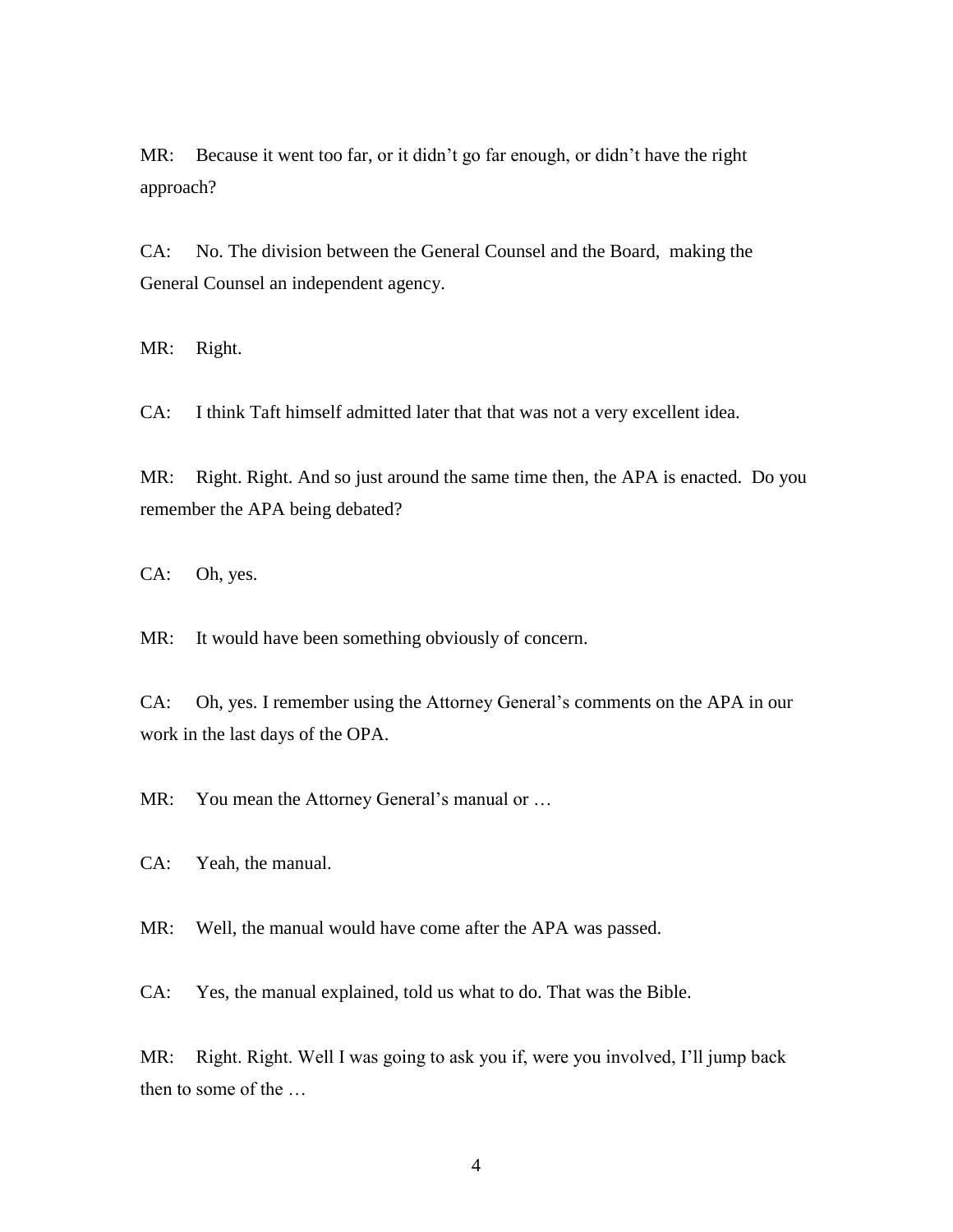CA: No, I was not involved in drafting it in any way. I was working in the OPA.

MR: I would imagine that would have been one of those things again where it was put together for a practical purpose, and no one could have imagined that it was going to end up having the importance it would end up having as a tool, but I guess you …

CA: No. That's probably correct. You've worked in an agency. All this stuff, you don't see how it relates to you directly at the time. You're preoccupied.

MR: And do you remember what the main, I mean, were there significant criticisms of the APA at the time, or did, when you were at the agency, and you said you worked with the APA, were people unhappy with it? They …

CA: Yeah, yeah. You know Nat Nathanson wrote the first big article on the new statute, and I remember he was not entirely laudatory of what they had done.

MR: What were his criticisms, you don't remember?

CA: I can't recall, no. I think I have his piece somewhere. It was an excellent piece on the whole statute.

MR: When one looks back at administrative law, it's almost as if there's this one big statute. There's the APA and there's, you know, a couple of small things, but it's mainly the APA, and I, one wonders whether or not the people at the time had any inkling that this was it. That this was the, of just how important what was being enacted was, but I guess it's … do you have any …?

CA: Oh, it was recognized as important, because it would govern what you had to do, no doubt about that. But I think, on the whole, the initial reaction was hostile. It wouldn't have mattered what the bill contained [laughter]. The initial reaction was generally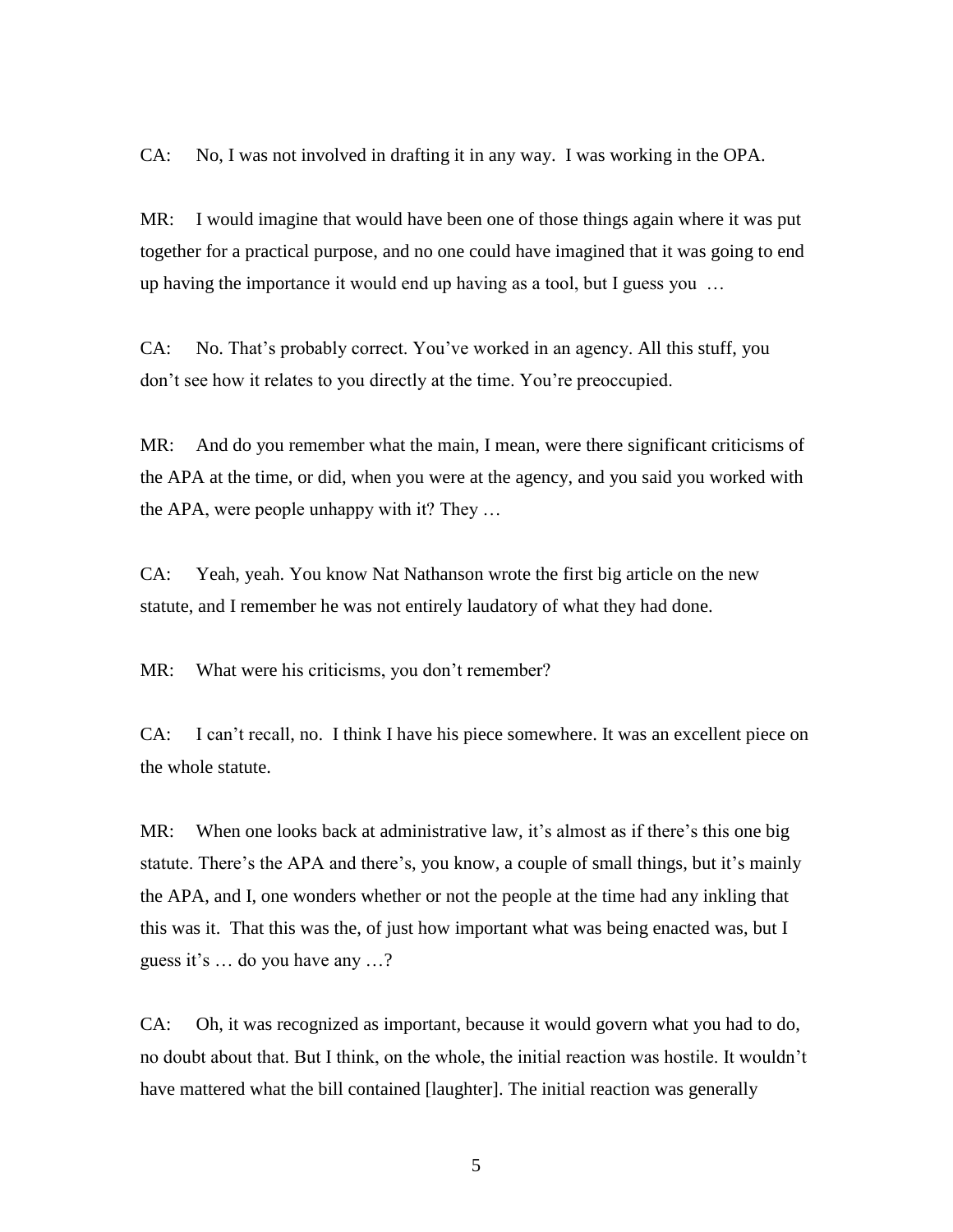hostile and, in time, it was shown it wasn't that difficult to absorb, to internalize it, and to work with it.

MR: Right. Right. There's some sort of ...

CA: Except for what we discussed last time, which was, I think, an absolute departure from the intent of the APA with regard to rulemaking. Apart from that, I would say it's worked out okay.

MR: Right. I actually wanted to go back to that a bit, in ... with respect to price regulation in your agency, you had a challenging of those regulations at the time, they were inactive, but your understanding was, or was it not, that what was contemplated was instead that that would not happen in most cases, and instead, you would have a rulemaking. It wouldn't be challenged at the time of the rulemaking, but instead would be challenged in an enforcement action in the District Court.

CA: Correct.

MR: Right. And you think, so that would have been the approach that the APA contemplated, but of course, not something that ended up being followed eventually.

CA: That's right.

MR: You think, based on your writing, you think that would have been a better approach.

CA: Well, the best approach would have been what we later developed in the wartime OPA.

MR: Right. Right.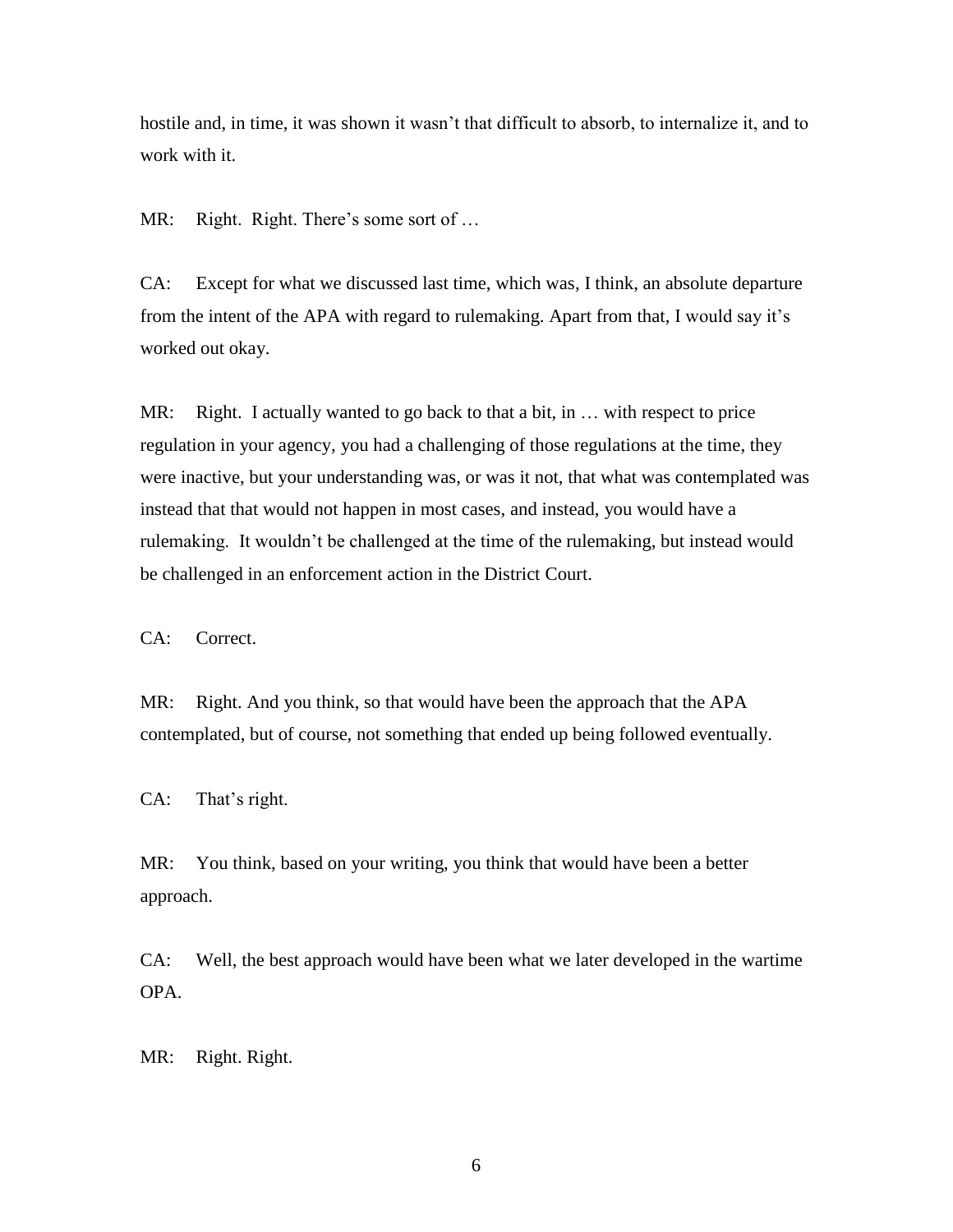CA: What complicated the situation was the enactment of the Hobbs Actl. This came in '50, it was early Eisenhower, maybe '53, when, no '50, still Truman, do you remember when?

MR: I don't remember when.

CA: The Hobbs Act. Well, that took away the jurisdiction of the District Courts …

MR: Right.

CA: … and said review is now going to take place in the Courts of Appeals. Once that occurs, you see, then what do you do? You can't say we're going to send it directly to the District Court when the statute says you have to go to the appropriate Court of Appeals. The Hobbs Act contemplated that for the Court of Appeals would send disputed legislative fact issues for trial in a District Court, retaining jurisdiction of the review proceeding until the factual issues were tried and a record made which would be added to the record already in the Court of Appeals. The Court of Appeals would then review on the basis of the record.

MR: Right.

CA: But then, I talked with Harold Leventhal about this over and over again, why in heaven's name would you want to involve the District Courts at this point? Why not send the matter back to the agency to determine the legislative fact issues. The Court of Appeals should say to the agency: "Your facts don't support what you've done, and therefore, you'd better open the case for additional fact finding" but allow the parties to be heard on the factual issues.

MR: Right.

CA: And that was essentially what I came up with in the article.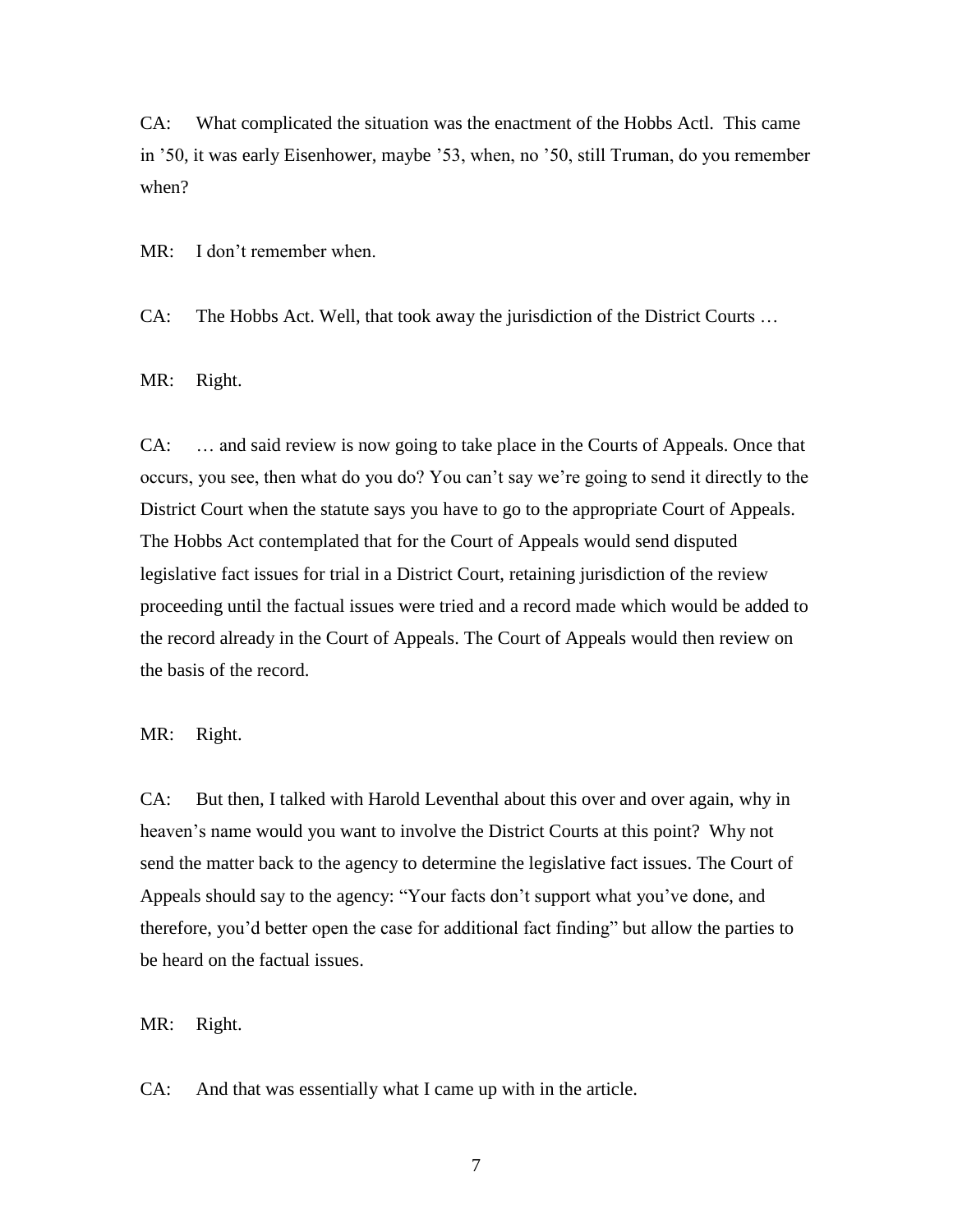MR: Right. Right. Let me ask you one other question, and I don't know if you have any insight into this or not, but I thought I'd give it a try. One of the peculiarities of the APA is that it defines rulemaking both as particular and general.

CA: That's right.

MR: And that sort of created real problems for courts [laughter], who like everybody else, is used to the idea of rulemaking being general and adjudication …

CA: The legislative history on that was quite clear …

MR: Oh yeah, what ...?

CA: They were after the single utilities, to make certain that rulemaking affecting a single company like AT&T would follow the specific rulemaking, not adjudicating, procedures.

MR: But the APA had already by definition decided that rules, that price regulations, that ratemaking, were rules, so regulation of the prices of AT&T would already be rules.

CA: This they just wanted to make sure.

MR: It was overkill.

CA: Right. They just wanted to make sure.

MR: Okay. Fair enough. Well, let me ask you about some additional people then. Go back to, first of all, when you were at the Department of Labor, was the Secretary Frances Perkins? Did you have a chance to get to know her?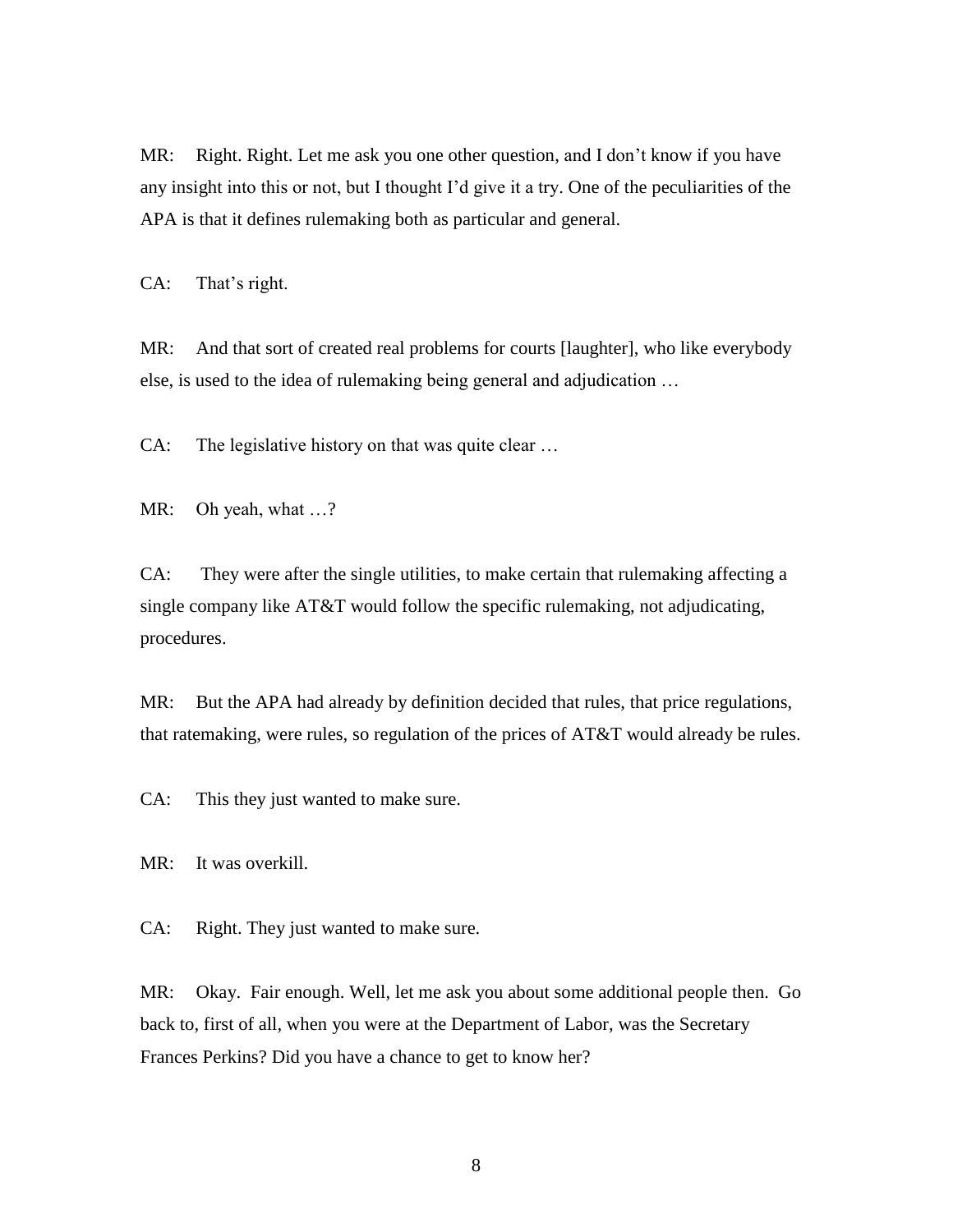CA: Once.

## MR: Any particular …?

CA: You forced me to make a confession now. I belonged to a union when I was in the Labor Department, and the secretaries at that time complained that they were very badly treated. You know, women weren't treated very well then. They felt they would not be very effective if they had to go to the Secretary and voice their complaints. And so I was selected [laughter] to go see Frances Perkins to present their complaints, and I went to see her. No sooner had I finished telling her why I wanted to see her, she drew up in her chair and said: "What, are there grievances in the Labor Department?" [laughter]

MR: [laughter]

CA: And I had to tell her there were [laughter].

MR: That's wonderful.

CA: That was the only time I saw her in my life.

MR: And do you remember what the upshot of the whole thing was? The grievances...

CA: They went noplace.

MR: No, well, that's interesting. Let me see then, you'd also mentioned Magruder, any reminiscences about him?

CA: You know, the Emergency Court of Appeals used to have hearings wherever the parties were located, so there wouldn't be too much travel. I had Nat's job for a while, when I came back from the War.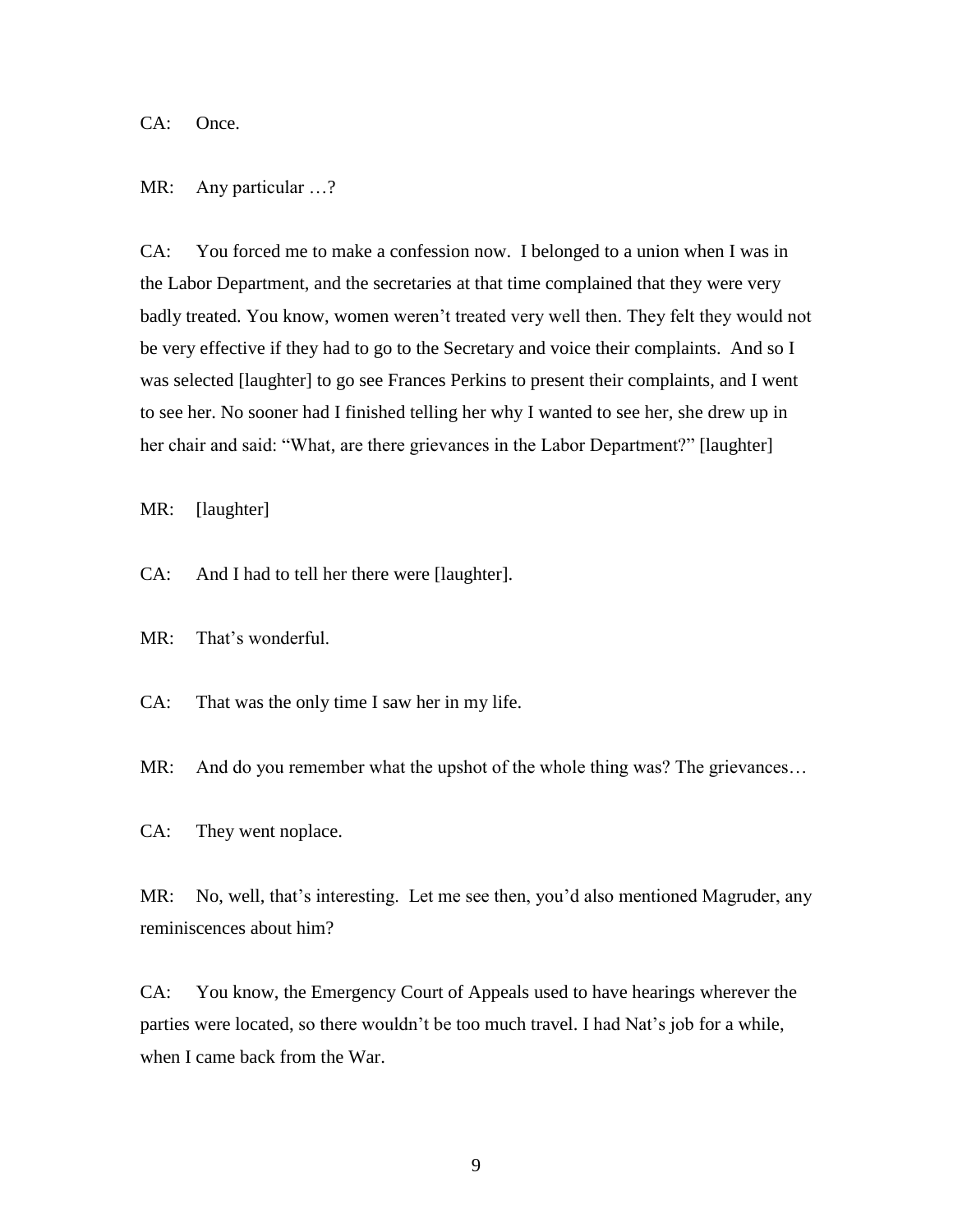MR: Which job was that?

CA: To defend the regulations before the Emergency Court of Appeals. I traveled with Magruder, you see, we'd have meals together and talk about everything but the work of the court.

MR: And what was his job at the time?

CA: He was one of the judges on the Emergency Court of Appeals.

MR: Oh. I see. Okay.

CA: He was one of the judges. So I saw a great deal of him then. And, of course, when I worked for him, there were, his children were still in school, so he didn't come to Washington, bring his family to Washington, he came earlier. So I saw a great deal of him, and he liked burlesque. So I used to go to the burlesque [laughter] shows with him.

MR: In Washington, D.C.?

CA: Yeah, on Seventh and G Street, in the old burlesque house.

MR: Oh, is that where it was?

CA: Did you know that?

MR: No, I didn't know that that's where it was.

CA: Was there no burlesque house when you were in Washington?

MR: No.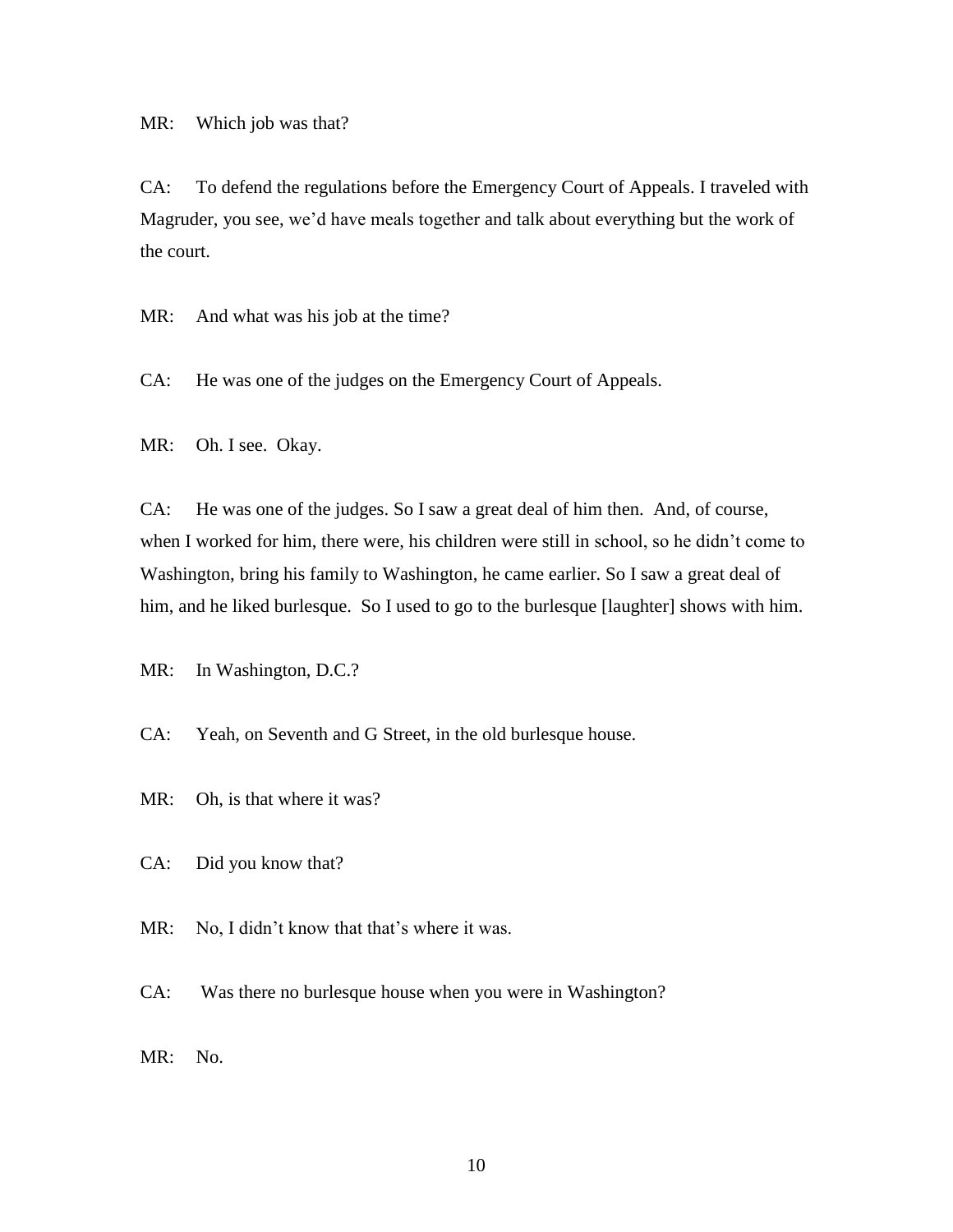CA: Really?

MR: Right, there might be some sort of modern day [laughter] ...

CA: I didn't realize [laughter]…

MR: …degeneration of burlesque, but no burlesque.

MR: [fades in] … more people. So you mentioned that Nat Nathanson many times, so I guess you first met him in Washington. Would you want to talk a little bit about your remembrances of him at the time and his role …

CA: Well, Nat, when he left Justice Brandeis, I'm trying to remember whether he went to the SEC at that time or not. Well, I don't know where he came from, but I discovered that Nat was going to be the Associate General Counsel for all OPA's appellate work generally, so of course, he would have to get involved in our important price and rationing activities, so that he could become intimately acquainted with them and not have to read a paper record when called upon to defend them. So he was constantly talking with people in the Price Division about our problems, and he was sort of lawyer for the Price Division. If we had a legal problem, he would generally have less to do than we [laughter], and we would saddle him with coming up with some solution.

MR: Right.

CA: And then, of course, in time, when appeal proceedings were brought, he was extremely busy.

MR: Mm-hmm, and so that's where you knew him.

CA: Yeah.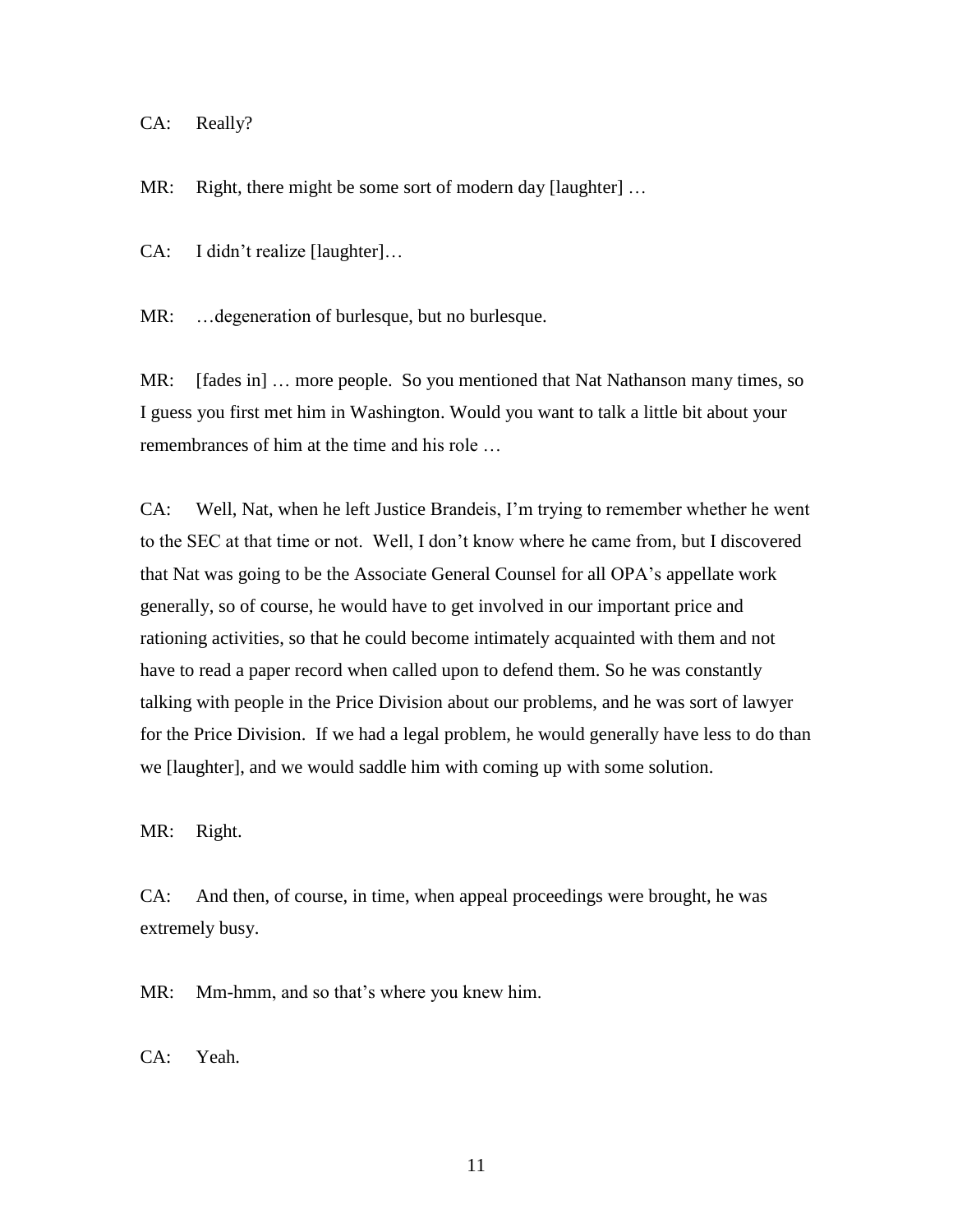MR: This would have been then in the Office ...

CA: In 1940.

MR: Right. And then did you continue working with him in the Office of Economic Stability or …?

CA: No, Nat left.

MR: He, what, went into academia, or ...?

CA: He went back to Northwestern.

MR: Right. Okay.

CA: But we remained very close friends. One of the people who worked for me, who was with me in the Office of Economic Stabilization, was Brainerd Curry.

MR: Oh, yeah?

CA: Yeah, he was on my staff then, and I always felt when I got back from the War, I don't know what my job was, but he had a higher job, higher rated job in OES. And I always thought, I have no evidence for it, but knowing Brainerd, I have always been convinced that he resigned feeling that since I came back from the War, I ought to have his higher job, and he did resign, and I did get the job [laughter].

MR: [laughter] He must have been a very honorable person.

CA: Yeah, Brainerd was. Originally, I hired him to help keep the price of silver in line. He was in charge of silver when I was Chief of the nonferrous metal section legal work.